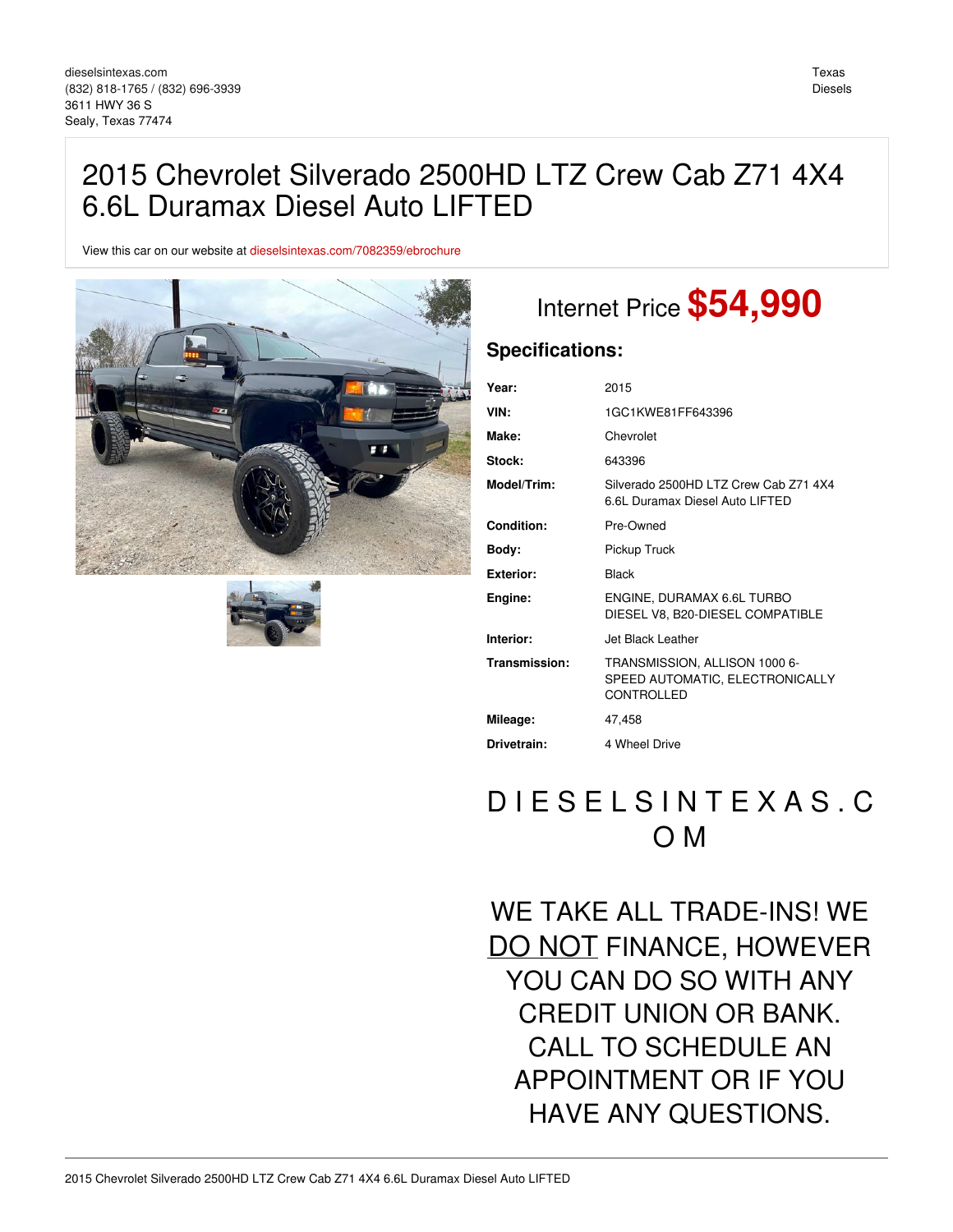

2015 Chevrolet Silverado 2500HD LTZ Crew Cab Z71 4X4 6.6L Duramax Diesel Auto LIFTED Texas Diesels - (832) 818-1765 / (832) 696-3939 - View this car on our website at[dieselsintexas.com/7082359/ebrochure](https://dieselsintexas.com/vehicle/7082359/2015-chevrolet-silverado-2500hd-ltz-crew-cab-z71-4x4-6-6l-duramax-diesel-auto-lifted-sealy-texas-77474/7082359/ebrochure)



- Steering column, manual Tilt-Wheel and telescoping- Steering wheel audio controls
- Steering wheel, leather-wrapped with audio and cruise controls
- Theft-deterrent system, unauthorized entry
- Universal Home Remote (Removed when (TRW) provisions for roof mounted lamp or (VYU) Snow Plow Prep Package is ordered.)
- Visors, driver and front passenger illuminated vanity mirrors
- Window, power, rear sliding with rear defogger
- Windows, power with driver express up and down and express down on all other windows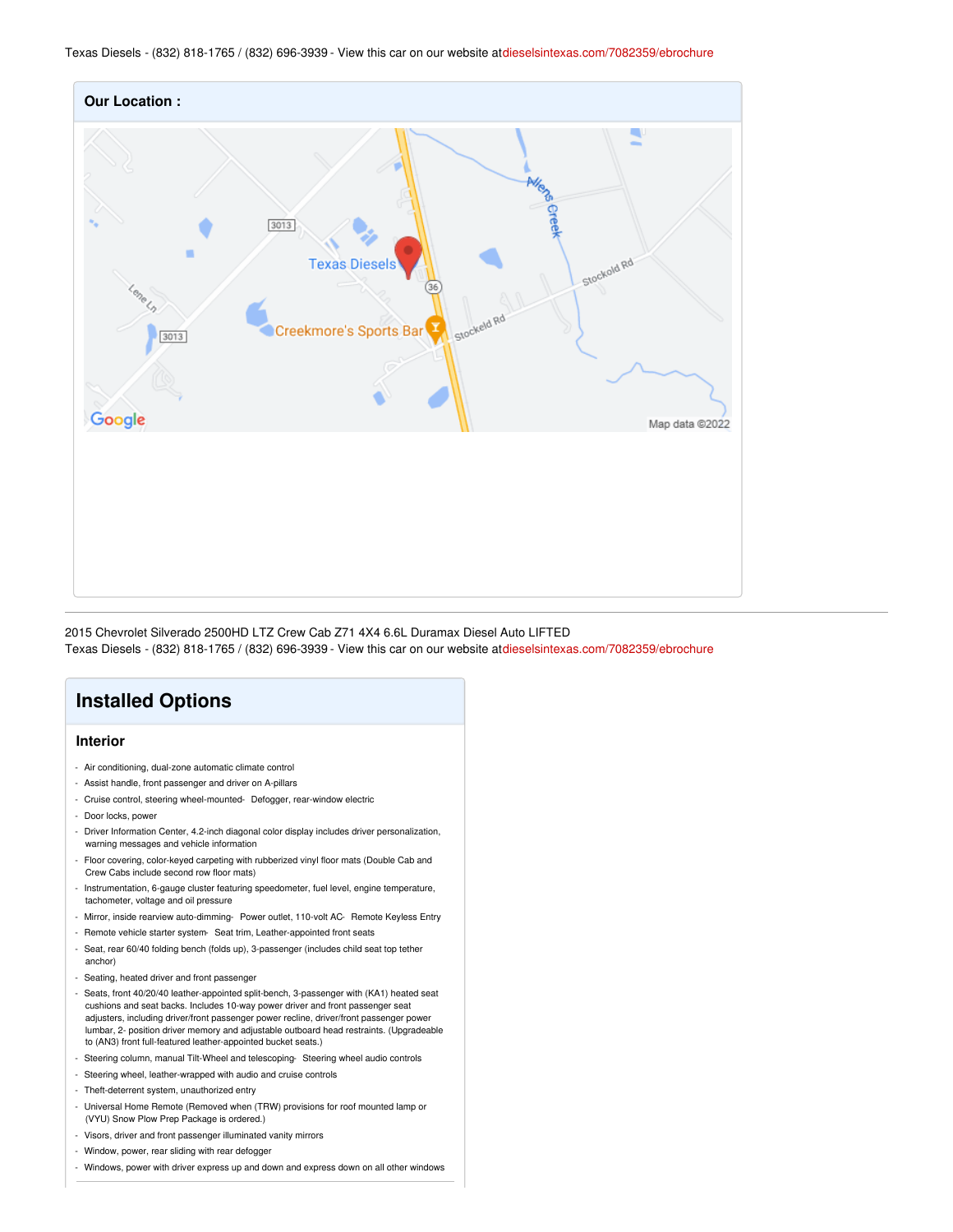#### **Exterior**

- Wheelhouse liners, rear (Deleted with (ZW9) pickup box delete.)
- Wheels, 18" (45.7 cm) polished aluminum includes 18" x 8" (45.7 cm x 20.3 cm) steel spare wheel. Spare not included with (ZW9) pickup box delete unless a spare tire is ordered. (Upgradeable to (PYS) 20" (50.8 cm) chrome aluminum wheels or (S9O) 20" (50.8 cm) polished aluminum wheels.)
- Wheel, 18" x 8" (45.7 cm x 20.3 cm) full-size, steel spare Spare not included with (ZW9) pickup box delete unless a spare tire is ordered. (Requires 18" or 20" wheels and tires.)
- Tires, LT265/70R18E all-season, blackwall
- Tire carrier lock keyed cylinder lock that utilizes same key as ignition and door (Not included when (ZW9) pickup box delete or (9J4) rear bumper delete is ordered.)
- Tailgate, locking, utilizes same key as ignition and door (Deleted with (ZW9) pickup box delete.)
- Tailgate, EZ-Lift and Lower (Deleted with (ZW9) pickup box delete.)
- Tailgate and bed rail protection caps, top Moldings, bodyside, chrome
- Mirrors, outside chrome cap, heated power-adjustable, power-folding and driver-side autodimming with integrated turn signal indicators and puddle lamps (includes driver's side spotter mirror)
- Mirror caps, chrome- Lamps, cargo area, cab mounted with switch on center switch bank
- Headlamps, halogen projector- Grille surround, chrome- Glass, deep-tinted
- Fog lamps, front, halogen- Door handles, chrome
- CornerStep, rear bumper (Requires (E63) pickup box.)
- Bumper, rear chrome with bumper CornerSteps (Requires (E63) pickup box.)
- Bumper, front chrome

#### **Safety**

- Air conditioning, dual-zone automatic climate control
- Assist handle, front passenger and driver on A-pillars
- Cruise control, steering wheel-mounted- Defogger, rear-window electric
- Door locks, power
- Driver Information Center, 4.2-inch diagonal color display includes driver personalization, warning messages and vehicle information
- Floor covering, color-keyed carpeting with rubberized vinyl floor mats (Double Cab and Crew Cabs include second row floor mats)
- Instrumentation, 6-gauge cluster featuring speedometer, fuel level, engine temperature, tachometer, voltage and oil pressure
- Mirror, inside rearview auto-dimming- Power outlet, 110-volt AC- Remote Keyless Entry
- Remote vehicle starter system- Seat trim, Leather-appointed front seats
- Seat, rear 60/40 folding bench (folds up), 3-passenger (includes child seat top tether anchor)
- Seating, heated driver and front passenger
- Seats, front 40/20/40 leather-appointed split-bench, 3-passenger with (KA1) heated seat cushions and seat backs. Includes 10-way power driver and front passenger seat adjusters, including driver/front passenger power recline, driver/front passenger power lumbar, 2- position driver memory and adjustable outboard head restraints. (Upgradeable to (AN3) front full-featured leather-appointed bucket seats.)
- Steering column, manual Tilt-Wheel and telescoping- Steering wheel audio controls
- Steering wheel, leather-wrapped with audio and cruise controls
- Theft-deterrent system, unauthorized entry
- Universal Home Remote (Removed when (TRW) provisions for roof mounted lamp or (VYU) Snow Plow Prep Package is ordered.)
- Visors, driver and front passenger illuminated vanity mirrors
- Window, power, rear sliding with rear defogger
- Windows, power with driver express up and down and express down on all other windows

#### **Mechanical**

- Air cleaner, high-capacity- Alternator, 150 amps
- Battery, heavy-duty 720 cold-cranking amps/80 Amp-hr, maintenance-free with rundown protection and retained accessory power
- Brakes, 4-wheel antilock, 4-wheel disc with DuraLife brake rotors
- Cooling, auxiliary external transmission oil cooler- Cooling, external engine oil cooler
- Differential, heavy-duty locking rear
- Engine, Vortec 6.0L Variable Valve Timing V8 SFI E85-compatible, FlexFuel capable of running on unleaded or up to 85% ethanol (360 hp [268.4 kW] @ 5400 rpm, 380 lb-ft of torque [515.0 N-m] @ 4200 rpm) with (E63) fleetside pickup box; (322 hp [240.1 kW] @ 4400 rpm, 380 lb-ft of torque [515.0 N-m] @ 4200 rpm) with (ZW9) pickup box delete (Does not include E85 capability with (ZW9) pickup box delete.)
- Exhaust, aluminized stainless-steel muffler and tailpipe- Four wheel drive
- Frame, fully-boxed, hydroformed front section
- GVWR, 9500 lbs. (4309 kg) (Requires (L96) Vortec 6.0L V8 SFI engine or (LC8) 6.0L V8 SFI Gaseous engine. Not available with CK25943 model.)
- Pickup box, Wideside
- Rear axle, 4.10 ratio (Requires (L96) Vortec 6.0L V8 SFI engine or (LC8) 6.0L V8 SFI Gaseous CNG (Compressed Natural Gas) engine.)
- Recovery hooks, front, frame-mounted, black- Steering, Recirculating Ball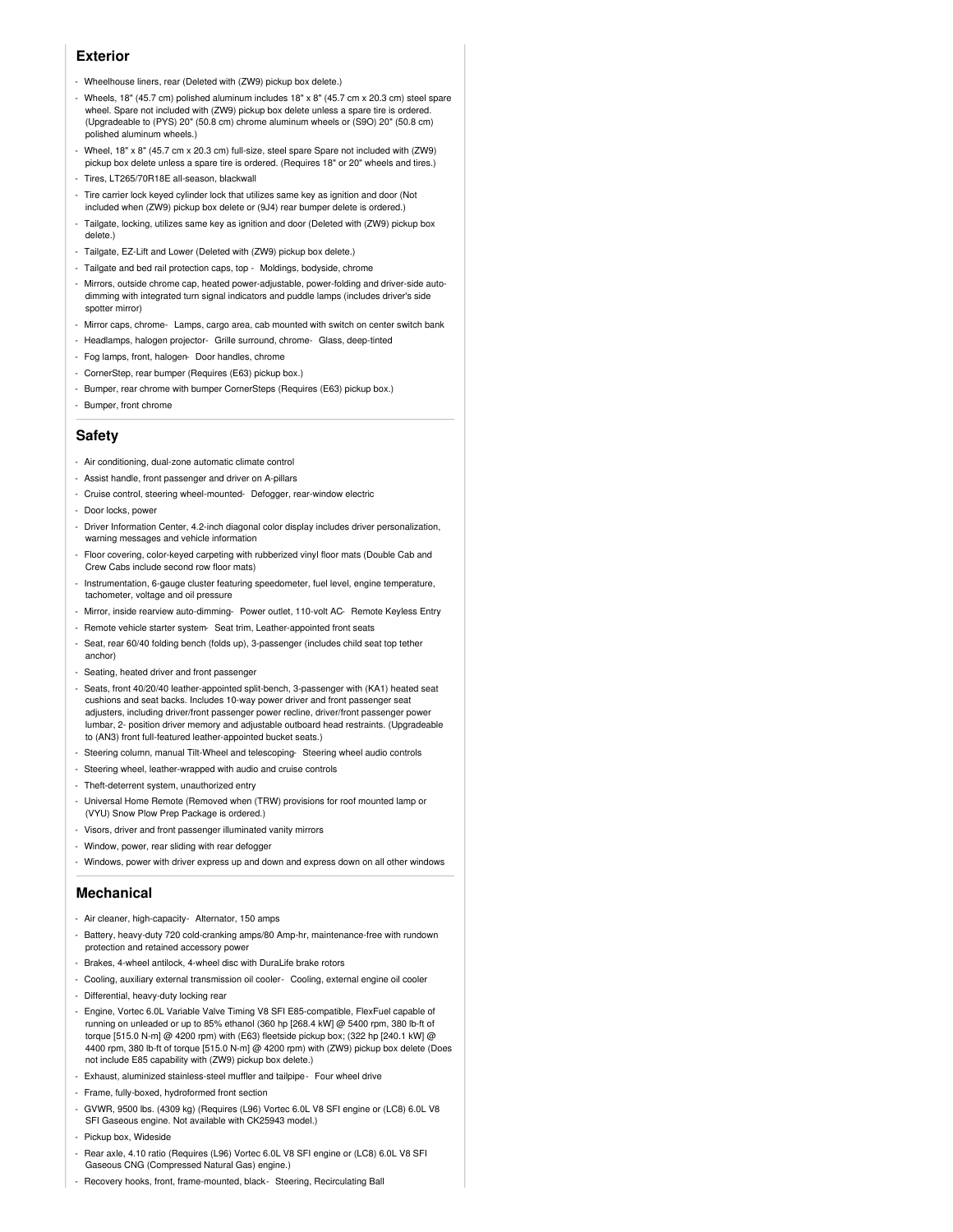- Suspension Package, Standard includes 51mm twin tube shock absorbers and 33mm front stabilizer bar
- Trailer brake controller, integrated (Standard with (E63) pickup box. Available to order with (ZW9) pickup box delete.)
- Trailering equipment Trailering hitch platform 2.5" with a 2.0" insert for HD, 7-wire harness with independent fused trailering circuits mated to a 7-way sealed connector to hook up parking lamps, backup lamps, right and left turn signals, an electric brake lead, battery and a ground, The trailer connector also includes the 4-way for use on trailers without brakes park, brake/turn lamps (Will be deleted if (ZW9) pickup box delete or (9J4) rear bumper delete is ordered.) (Not available with (ZW9) pickup box delete or (9J4) rear bumper delete.)
- Transfer case, electronic shift with rotary dial controls (Requires 4WD models.)
- Transmission, 6-speed automatic, heavy-duty, electronically controlled with overdrive and tow/haul mode. Includes Cruise Grade Braking and Powertrain Grade Braking (Requires (L96) Vortec 6.0L V8 SFI engine or (LC8) 6.0L V8 SFI Gaseous engine.)

| <b>Option Packages</b>                                                                                                                                                                                                                                                                                                          |
|---------------------------------------------------------------------------------------------------------------------------------------------------------------------------------------------------------------------------------------------------------------------------------------------------------------------------------|
| <b>Factory Installed</b><br><b>Packages</b>                                                                                                                                                                                                                                                                                     |
| ENGINE, DURAMAX 6.6L TURBO DIESEL<br>V8, B20-DIESEL COMPATIBLE<br>(397 hp [296.0 kW] @ 3000 rpm,<br>\$7,195<br>765 lb-ft of torque [1032.8 N-<br>m] @ 1600 rpm)                                                                                                                                                                 |
| TRANSMISSION, ALLISON 1000 6-<br>SPEED AUTOMATIC,<br>ELECTRONICALLY CONTROLLED<br>with overdrive, electronic engine<br>\$1,200<br>grade braking and tow/haul<br>mode                                                                                                                                                            |
| BOSE SOUND WITH 6 SPEAKER<br><b>SYSTEM</b>                                                                                                                                                                                                                                                                                      |
| DURAMAX PLUS PACKAGE<br>includes (LML) Duramax 6.6L<br>\$9,905<br>Turbo Diesel V8 engine, (MW7)<br>Allison 1000 6-speed<br>automatic transmission, (GT4)<br>3.73 rear axle ratio, (K05)<br>engine block heater, (K40)<br>exhaust brake and (IO6)<br>Chevrolet MyLink 8" Diagonal<br>Color Touch audio system with<br>Navigation |
| <b>EXHAUST BRAKE</b>                                                                                                                                                                                                                                                                                                            |
| FRONT AND REAR PARK ASSIST,<br>ULTRASONIC<br>\$395                                                                                                                                                                                                                                                                              |
| PEDALS, POWER-ADJUSTABLE                                                                                                                                                                                                                                                                                                        |
| SEATS, HEATED AND COOLED, DRIVER<br>AND FRONT PASSENGER FRONT<br><b>BUCKET</b><br>\$650                                                                                                                                                                                                                                         |
| STEERING WHEEL, HEATED, LEATHER<br>WRAPPED WITH AUDIO AND CRUISE<br><b>CONTROLS</b><br>\$150                                                                                                                                                                                                                                    |
| REAR AXLE, 3.73 RATIO<br>\$100                                                                                                                                                                                                                                                                                                  |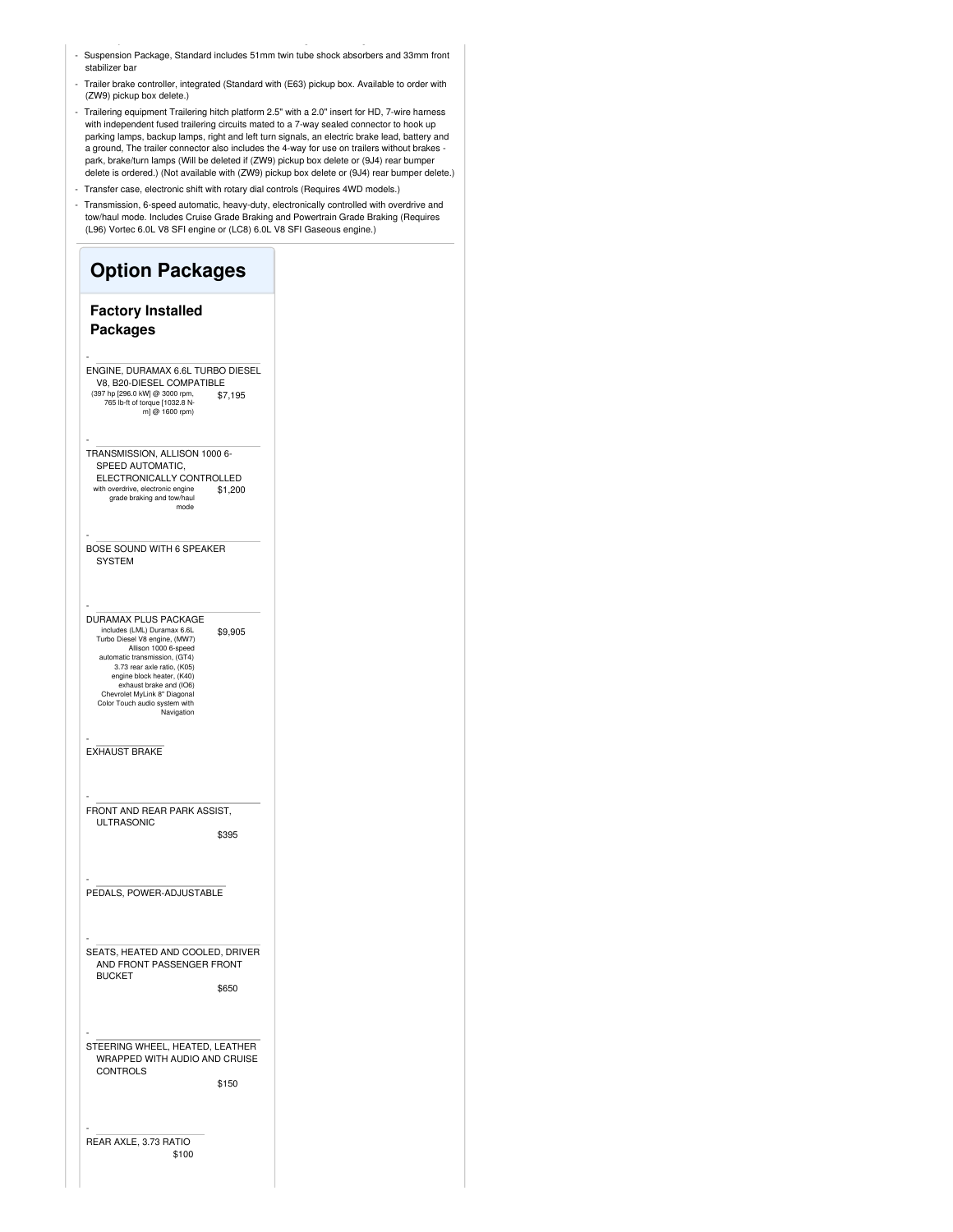| GVWR, 10,000 LBS. (4536 KG) BLACK                                                                                                                                                                                                                                                                                                                                |       |  |
|------------------------------------------------------------------------------------------------------------------------------------------------------------------------------------------------------------------------------------------------------------------------------------------------------------------------------------------------------------------|-------|--|
| PAINT, SOLID                                                                                                                                                                                                                                                                                                                                                     |       |  |
| LTZ PREFERRED EQUIPMENT GROUP<br>includes standard equipment                                                                                                                                                                                                                                                                                                     |       |  |
| CHEVROLET MYLINK AUDIO SYSTEM,<br>8" DIAGONAL COLOR TOUCH<br>NAVIGATION WITH AM/FM/SIRIUSXM,<br><b>USB PORTS</b><br>auxiliary jack, SD card slot,<br>Bluetooth streaming audio for<br>music and most phones,<br>hands-free smartphone                                                                                                                            | \$495 |  |
| integration, Pandora Internet<br>radio, voice-activated<br>technology for radio and phone<br>JET BLACK, LEATHER-APPOINTED                                                                                                                                                                                                                                        |       |  |
| <b>FRONT SEAT TRIM</b><br>SEATS, FRONT FULL-FEATURE<br>LEATHER-APPOINTED BUCKET<br>with (KA1) heated seat cushions                                                                                                                                                                                                                                               | \$375 |  |
| and seat backs. Includes 10-<br>way power driver and front<br>passenger seat adjusters.<br>including 2-way power lumbar<br>control, 2-position driver<br>memory, adjustable head<br>restraints, (D07) floor console<br>and storage pockets.                                                                                                                      |       |  |
| Z71 PACKAGE, OFF-ROAD<br>includes twin tube Rancho brand<br>shocks, (JHD) Hill Descent<br>Control, (NZZ) underbody<br>shields. Also includes brushed<br>metal Z71 door sill plate,<br>unique Z71 gauge cluster,<br>unique finish interior trim<br>plates, unique lower bumper<br>appearance, unique grille<br>design with Z71 badge and<br>Z71 pickup box decals | \$555 |  |
| Option Packages Total<br>\$21,020                                                                                                                                                                                                                                                                                                                                |       |  |

<div id="termsAndConditionsCollapsibleDiv" style="display: block;"> <p> <span style="font-size: 16px;">We do not do any in-house financing, however, you can finance through your local bank or credit union. If you want us to hold a vehicle to prevent purchase from anyone else, we will require a minimum deposit of \$500 made through our PayPal account: texasdiesels@yahoo.com. Please give us a call beforehand to ensure availability. However, if you can't complete the purchase, Texas Diesels will keep the deposit as a restocking fee. All deposits are NON-REFUNDABLE. Full payment is due before vehicle delivery. Buyers in all states are required to pay a flat \$250 administrative fee and \$50 documentry fee. These fees are collected by Texas Diesels and are not required by law. All buyers are also required to pay a \$5 buyer tag fee. Out-of-state buyers are responsible for taxes and registration fees in their own states. Texas residents pay a 6.25% state sales tax. Please have verifiable funds or pre-approved loan available at time of purchase. We will fax or mail you duplicate copies of the paperwork; one for you to keep, and one for you to sign and return. Once payment is received or the loan proceeds have been dispersed, you can then make arrangements to take delivery of the vehicle. The actual miles posted in this listing may be slightly higher due to in-transit repairs or customer road testing. All our vehicles are pre-owned and they are sold in 'AS-IS' condition. All sales are finalized at our place of business. Pre-buy vehicle inspections are encouraged and will be performed on our premises. Inspections performed after the point of sale will not be accepted or considered. Some vehicles are still under factory warranty (check description) or an extended warranty may be purchased for most vehicles. We encourage trade-ins and can give you an estimated value of your vehicle over the phone or by e-mail. Once the vehicle leaves our location, all responsibility for the vehicle becomes that of the customer and/or the transport company. The buyer is responsible for all shipping fees or self-arranged transportation. It is agreed by all parties in relation to any transaction involving this vehicle that the proper venue for any legal proceedings will be conducted in Austin County, Texas. We describe all vehicles as accurately as possible; however it is not possible to include all minute details and imperfections. Books, records, and/or manuals will have pictures of those items; otherwise the vehicle does not include them. dieselsintexas.com is owned by Texas Diesels, a licensed and bonded car dealer in the state of Texas. It is the customer's sole responsibility to verify the existence and condition of any equipment listed. Neither the dealership nor AutoRevo is responsible for misprints on prices or equipment. It is the customer's sole responsibility to verify the accuracy of the prices with the dealer. Pricing subject to change without notice.</span></p></div>